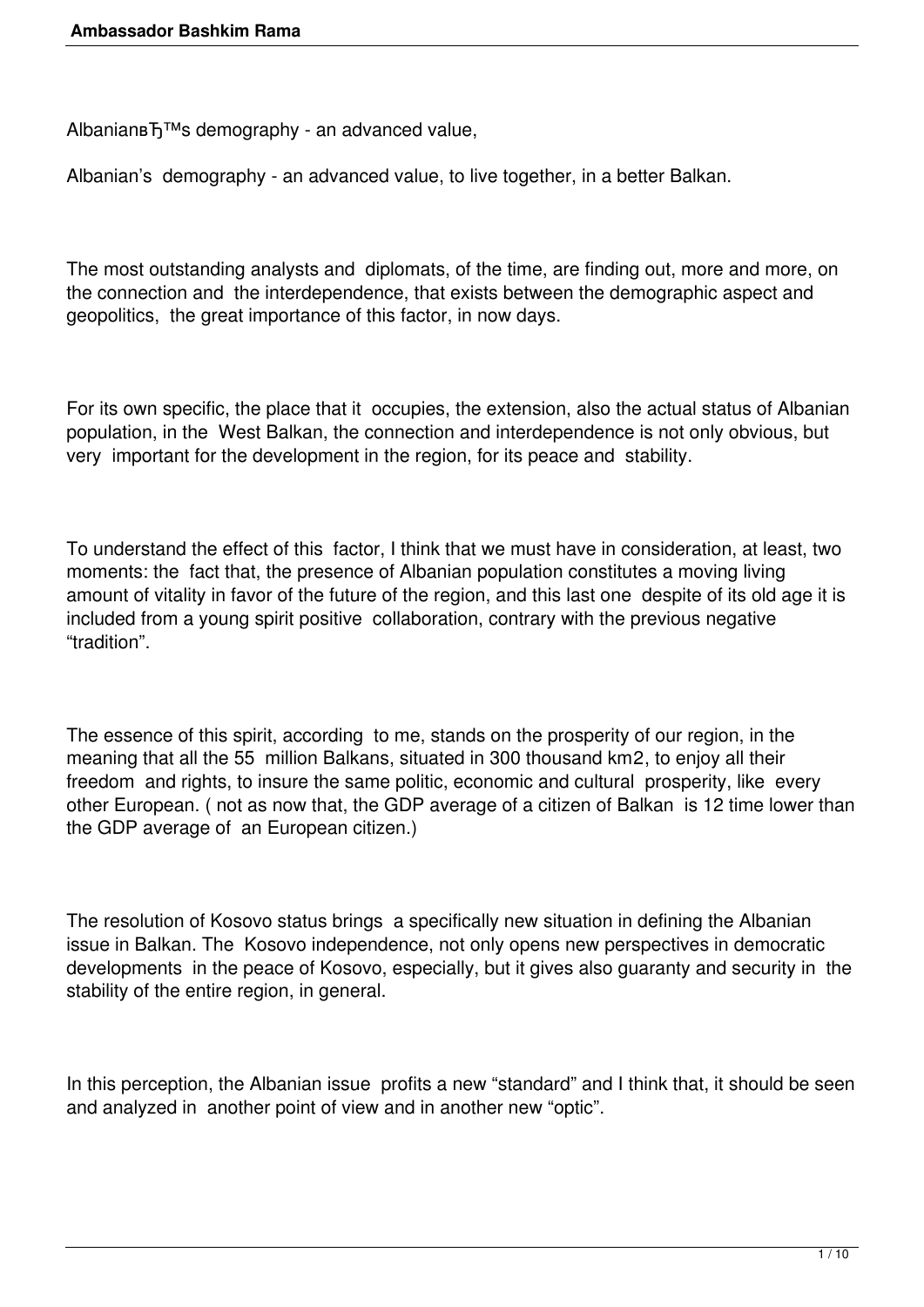Aiming the last conclusive act of decadence process of ex- Yugoslavia, the end of the war, in the "separation – line" between Serbs and Albanians, that was expanded till in ethnic cleansing, damaging the last ones, marked a new historic stage, which send it in an unavoidable way towards

Kosovo independence, opening the only logic possibility: the equal coexistence of Albanians and Serbs in a multiethnic, European and democratic Kosovo.

So, it comes to an end to the major Albanian paradox issue, exploited and depressed from the Serb minority, in Kosovo, exchanging the responsible Albanian majority, to respect in maximum the rights and freedoms of Serb minority in a democratic coexistence.

1. Demographic situation Albanian dynamic today.

Albanians live separated in some West Balkan states. They are a population that has passed 7.5 million habitants, classifying between 3 largest populations of this region.

The growth of the Albanian population continuous to be one of the largest populations in today Europe, tending to preserve the actual growth.

The average age of Albanian population is the youngest, in continent. About 60% of the population is under 26.5 years. This fact is reflected sensibly in the moving and emigration dynamic of this population.

Only from Albania state have emigrated, actually over 1 million people classifying Albania, for its population, in the first place in a world, for the number of emigrants. Almost all this contingent is housed to live and to work in the industrial developed countries of the world.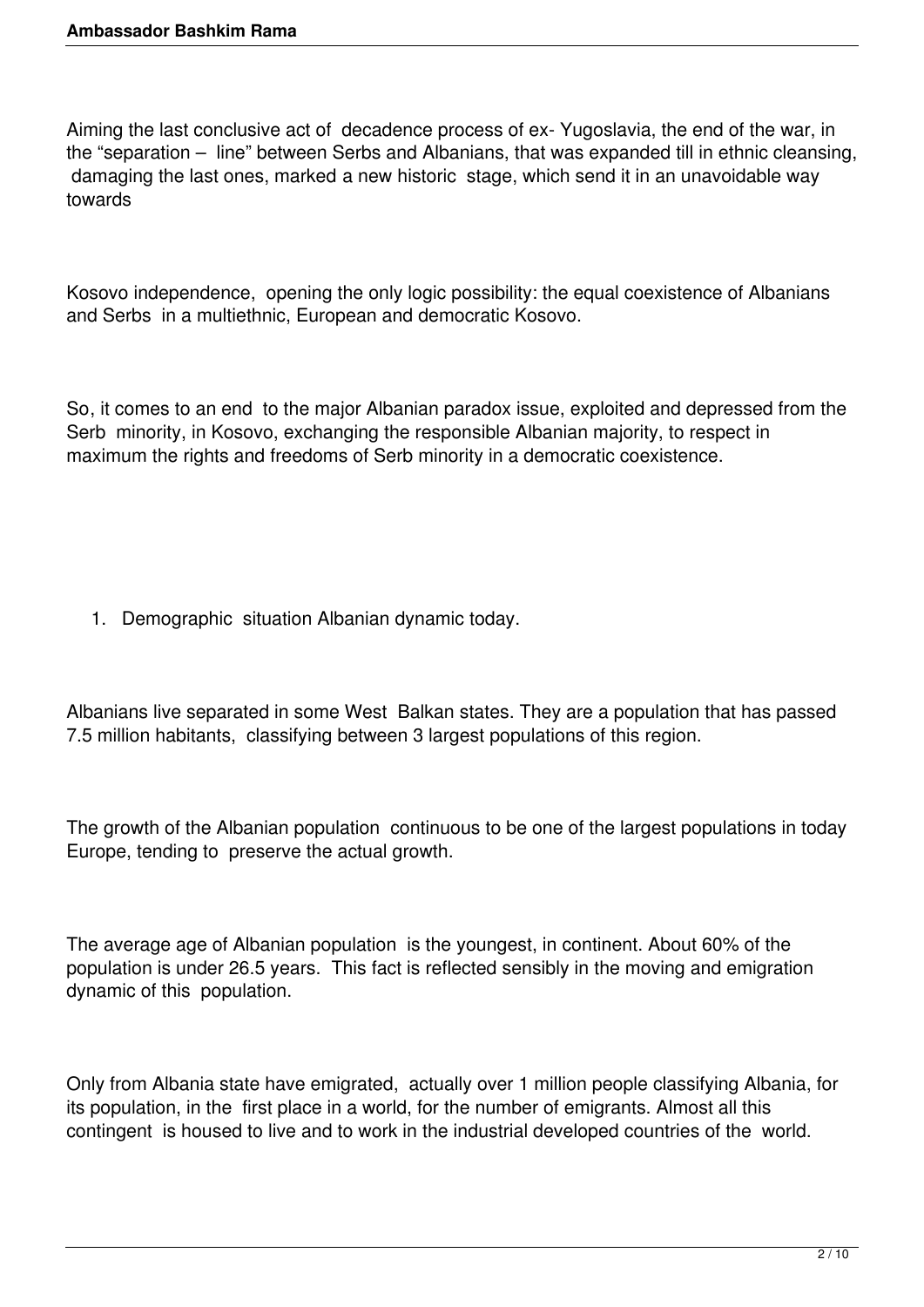Starting from the fact that, one in three Albanian, able to work, lives and works in West, the Albanian economic, from year 1997 till now has profited a positive economic effect of 1.3 billion \$, in a year. Comparing the budget terms of the country, this index almost have duplicated the incomes of the country.

As a result of this economic impact, only in the last eight years, in the Albanian coast are "discharged" about 5 billion \$ of investments, with incomes which are mainly derive from emigration.

In addition to the natural values of the seaside and to the cultural-historic of the country such indexes have classified Albania, after European Agency of Tourism, among three countries with the highest touristic seaside perspective of the continent.

The previews demographic-economic statistic is still more attractive if we referred to the Albanian population in Kosovo, Macedonia, Montenegro and Presheve Valley.

From these territories habited historically from native ethnic Albanians, the emigrations, for historic and political reasons, and for systematic repression has been very high. Almost half of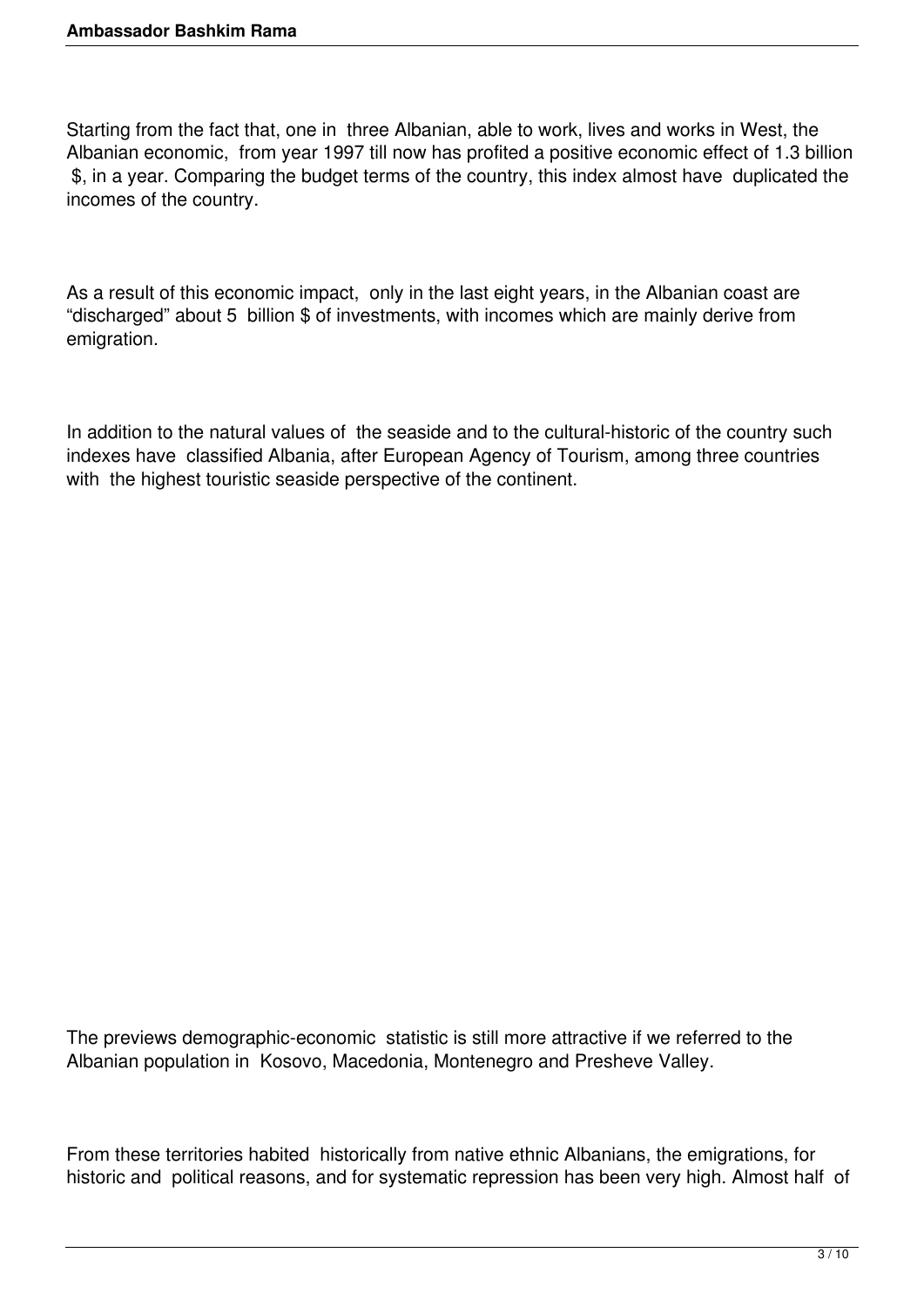Albanians of these territories lives and works emigration, mainly in west Europe, in USA and in Turkey.

It is understandable, this dynamic and very active emigration have played a major role in the economic, cultural and politic life of the Albanians in Balkan, affecting in economic strengthening, in their political and cultural emancipation and, of course, in internationalization of Albanian issue, in the world.

Analyzing, carefully, these demographic and dynamic processes can be concluded that actually in the world there are about 15 million active Albanian. The majority of them, so, over 60% are under the age of 26.5 year, with a lifespan over 72 years an with an increasing active percentage of natality.

In front of this situation the demographic factors of Albanians are and will remain, objectively, highly influenced in the geopolitics plan, for their future and for the future of other countries in the region.

Naturally, these factors can and should be addressed with positivism, as in Albanian benefit also to the region benefit, should be carefully consider, and accepted with realism and to leave space to the accommodation and integration way, in base of European ideas and values.

1. Albanian demographic influence in Balkan geopolitics.

Starting from, not only the contemporaneous theories for this problem, but mostly from the dynamics in the Balkan territory, I think, the influence of Albanian demographic criterions in Balkan geopolitics is obvious, for some reasons:

- The extension of Albanians in 6 main states of Balkan;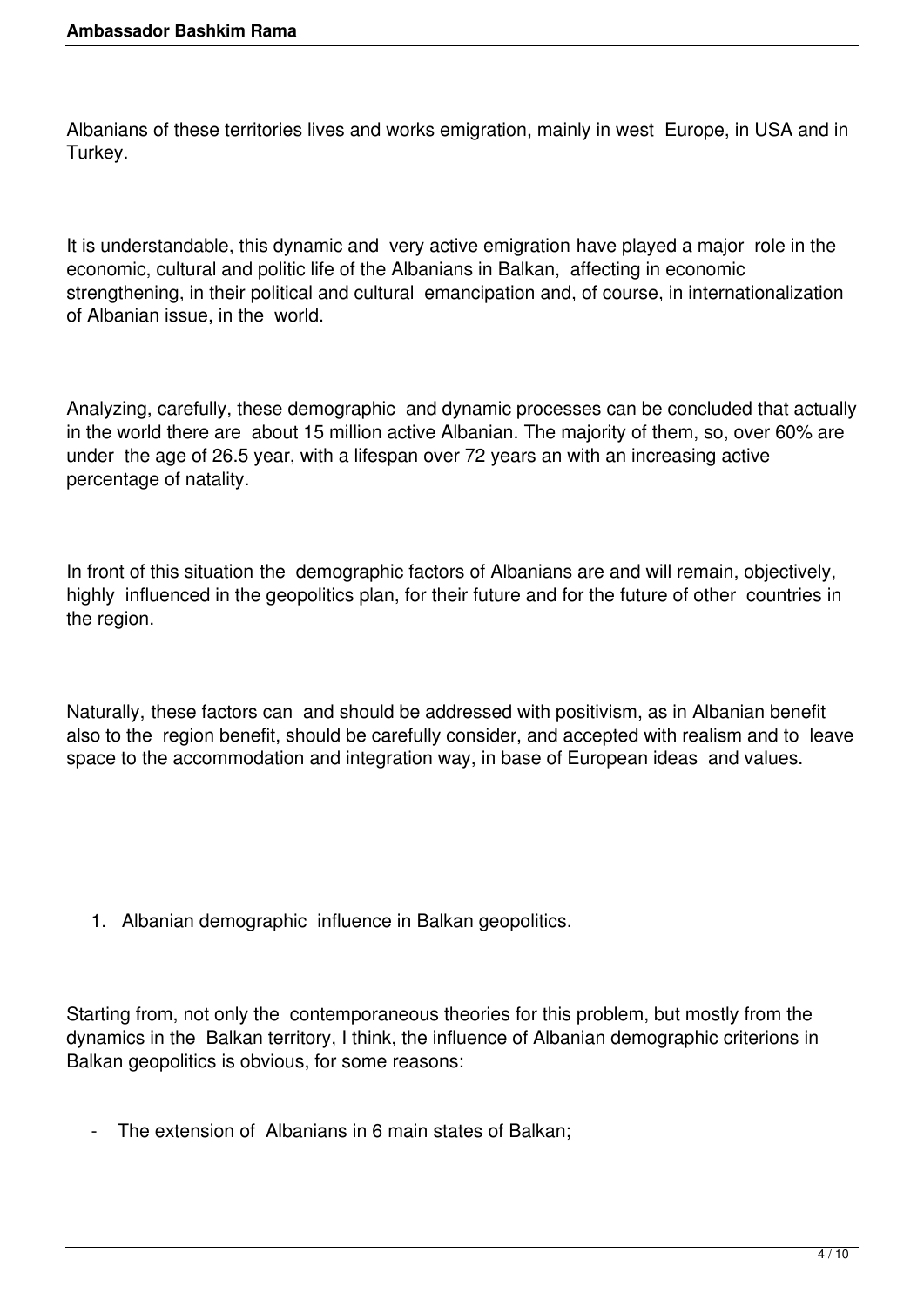(Albania, Kosovo, Macedonia, Greece, Montenegro, Serbia- Presheve Valley)

 - The increase of Albanian population, comparing with the number of the decrease of the other Balkan countries in region;

(the equal number Albanian and Greek population, Bulgarians, Serbs, actually, plus the increasing Albanian dynamic.)

- The mobilization of Albanian population, inside and outside region;

(the moving frequency of Albanians as one of persistent populations, moving toward Balkan, Europe, USA.)

- The fast strengthening Albanian economy

(increasing of GDP, macroeconomic stability, emigrations incomes etc. )

- The politic stability in Albania, Macedonia, Kosovo, Montenegro;

(MSA, the advanced integration phases in NATO and EU.)

- The improvement of Albanian status in emigration;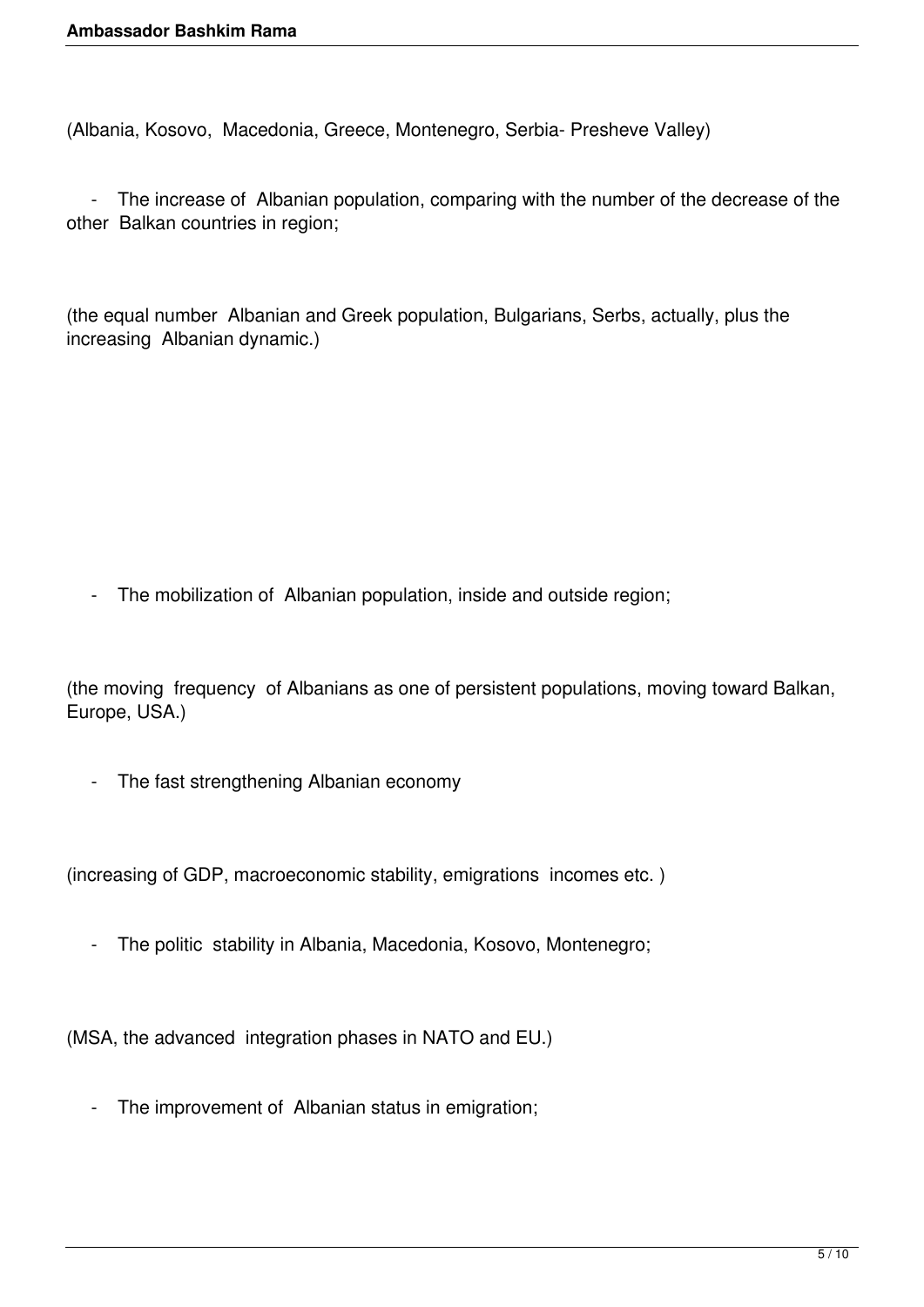(the transformation of Albanian emigrants in citizens where they live and work: in Italy – 80 %, in Greece- 60 %, Germany, USA etc.)

 1. What affects in Albanian demographic influence in Balkan geopolitics and in the region prosperity?

Peace is among the primary factors for demographic standards in influence of geopolitics. The Balkan and its conflict experiences, (three wars in a century) with fatal consequences, with passive reminiscent tendencies, can tranquillize only a stable peace.

The stability affects also in geopolitics and demographic processes. For further more when it is known that the region has suffered for long time from instability. In ex Yugoslavia almost every decade, we come across instability crisis in Albanian territories (1958, 1968, 1974, 1981, 1989-1999.)

The resolution of Albanian status, in different levels, depending by the state and its ethnic position, has influenced positively for demographic – geopolitics interdependence in Balkan. Such situation will be more and more with positive influence in region.

Democracy, of course, has created the appropriate climate that Albanians to identify their national identity, with European democratic spirit of values. Nothing more than democracy have helped Albanian in their factorization in the region. In demographic and geopolitics aspects, the Albanians, being in general, steady population have profited more than any other in the region from the four European movements: human, idea, goods and capital movement.

Europeanization, like an opening philosophy, co-operation, integration on Continent, like national-chauvinism antipodal, xenophobia and fanaticism has greatly conserved to the dimension of the Albanian factor, which has had national doctrines,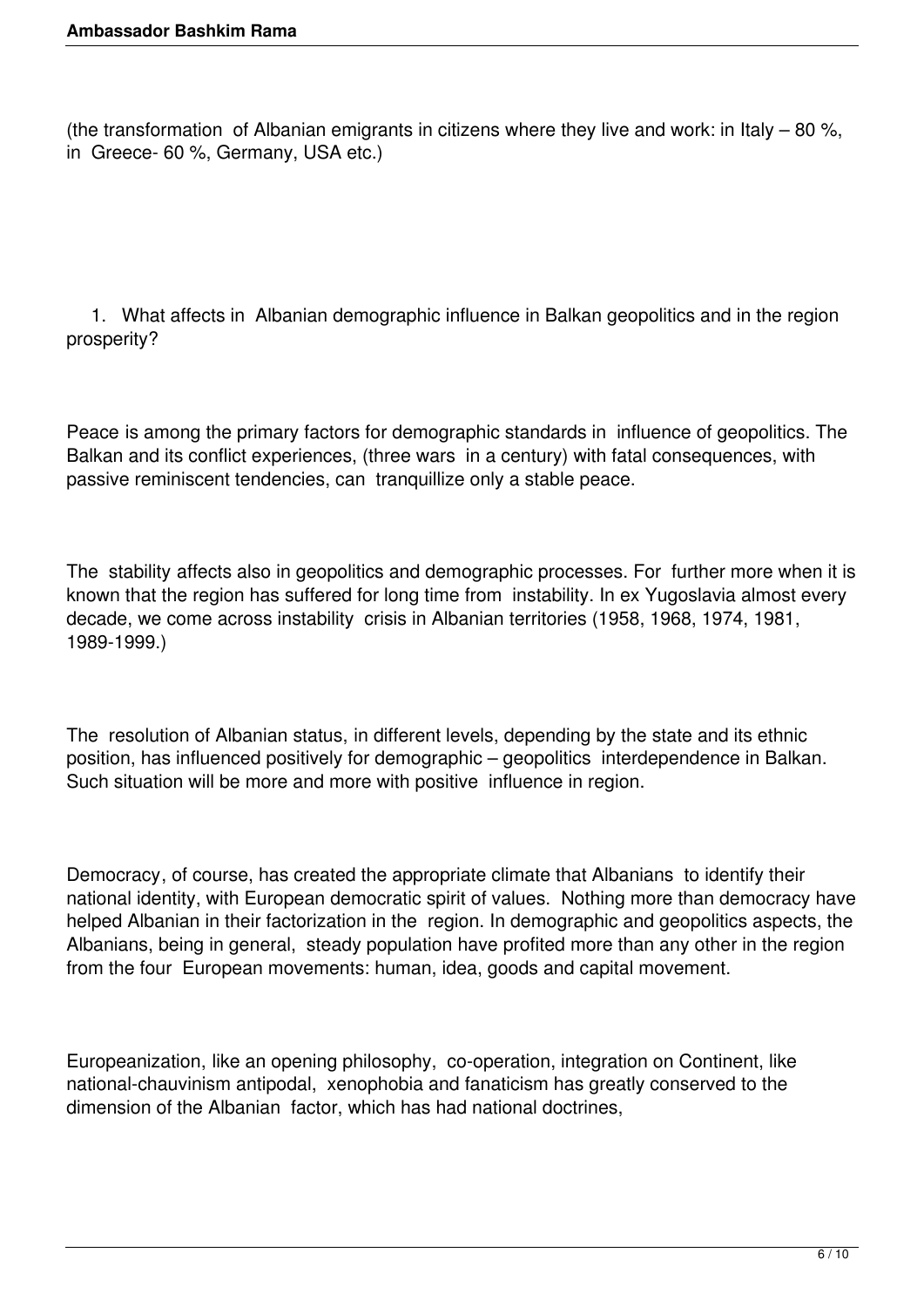often is made as a victim and it is constrained it own nationalism of their neighbors. Europeanization is the most comfortable climate for the peaceful and nature solidarity of the Albanians.

Euroatlantization, as the strongest contemporaneous geopolitics "momentum" is the "bed", where it is laid, demographically, the Albanian population. It can be said that the triangle Balkan-USA-Europe, is the axis, where the Albanian politic identity is shaped, mostly, making the region with more influence and to produce stability and pace in Balkan.

Globalization, as the "trend" of the new millennium, is fitted to the nature of the Albanian population, more than any other population in Balkan, because referring to their identity, Albanians are multi confessional population, they accept religion, civilization and cultural diversity, as an inside and international occurrence. This make Albanian population be tolerant, no fanatic, not at all fundamental in rapport with no any cultural and religious confession. The Albanians and globalization coincide with the philosophic and spiritual system better that any other population in the region, where the influences of nationalisms, religious fanaticism to the xenophobia vision, are present in opened forms.

1. What disaffects?

The extended and problematic transition creates discomfort for the Albanian demographic and geopolitics aspects. The low rate of pluralist democracy, the defects in implementation of the human rights and freedoms of minorities, malfunction of executive state, the defects in the economic free and opened market, etc. goes in contrary of Albanian interests and in contrary to their values in region. The end of the transition will be actually a new era for the future and their role, where Albanian national interests are, utterly, with the interests of the other populations, in benefit of West Balkan democratization and its integration in euroatlanic structures.

The delays and dragging of Ohrid 's Agreement , are some of the most serious problems that complicates and strains the Albanian demographic and geopolitics factor, as result, for its own delicate nature, this problem creates tensions and consequences, in regional and local levels, while the successful implementation of the deal would bring stabilized values, not only for the Albanian factor but also for the whole region.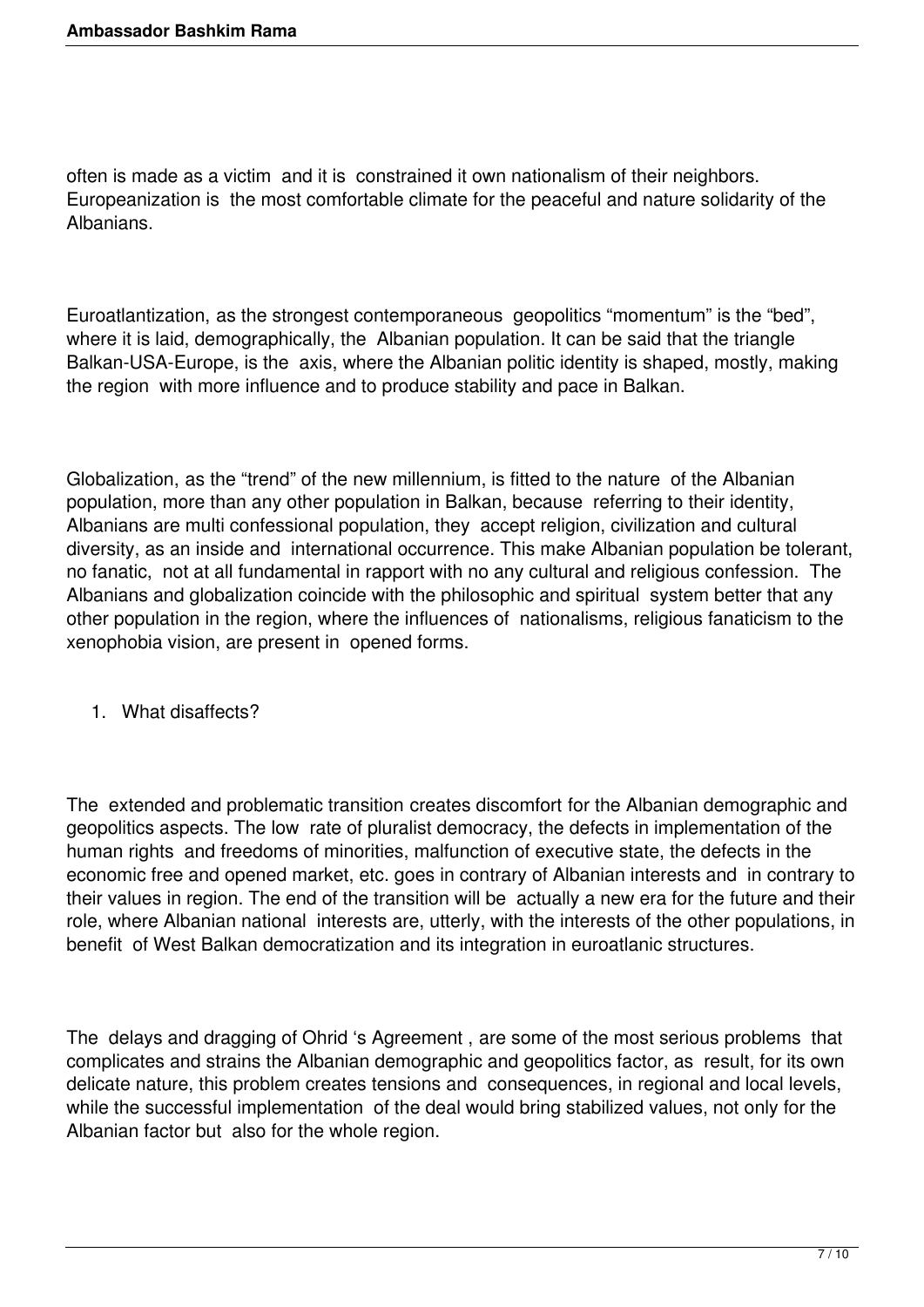The Albanian extremely politic fragmentation is a very serious obstacle that damages not only their image but consumes a lot of energy which could go in the benefit of their role and their act, but also to the general prosperity of the region.

The lack of the infrastructure detains seriously the Albanian factor, as in functionalism of its specific role and in the benefit of region welfare. The two alleyways, 8 and 10, pass across territories with Albanian population. It is understandable, that every investments in this sector is not an ethnic investment, neither national, but regional and in all over Europe.

The lack of human capacities and forming-states is another reason that detains seriously the economic and cultural develops of the region and to its democratic processes. It is inquired a better collaboration an coordination of the issues, as in selective direction, the increasing of cultural and administrative level of elements in Albanian factor, public administration, in proportion with politic representation, also to the regional factors to be supported the increasing of public administrations, after the European standards and principles of power.

The geographic position, the ethnographic dynamic and geopolitics change the Albanian factor, in central node toward Europe, as well as worthy part of Balkan Peninsula. This means that the stability, democratization, the economic development and the Albanian integration are extra important values, for the peace, stability and integration of the whole West Balkan, in NATO and UE , an early aspiration of the peace-loving populations and the secure perspective for their future.

1. The challenges of diplomacy.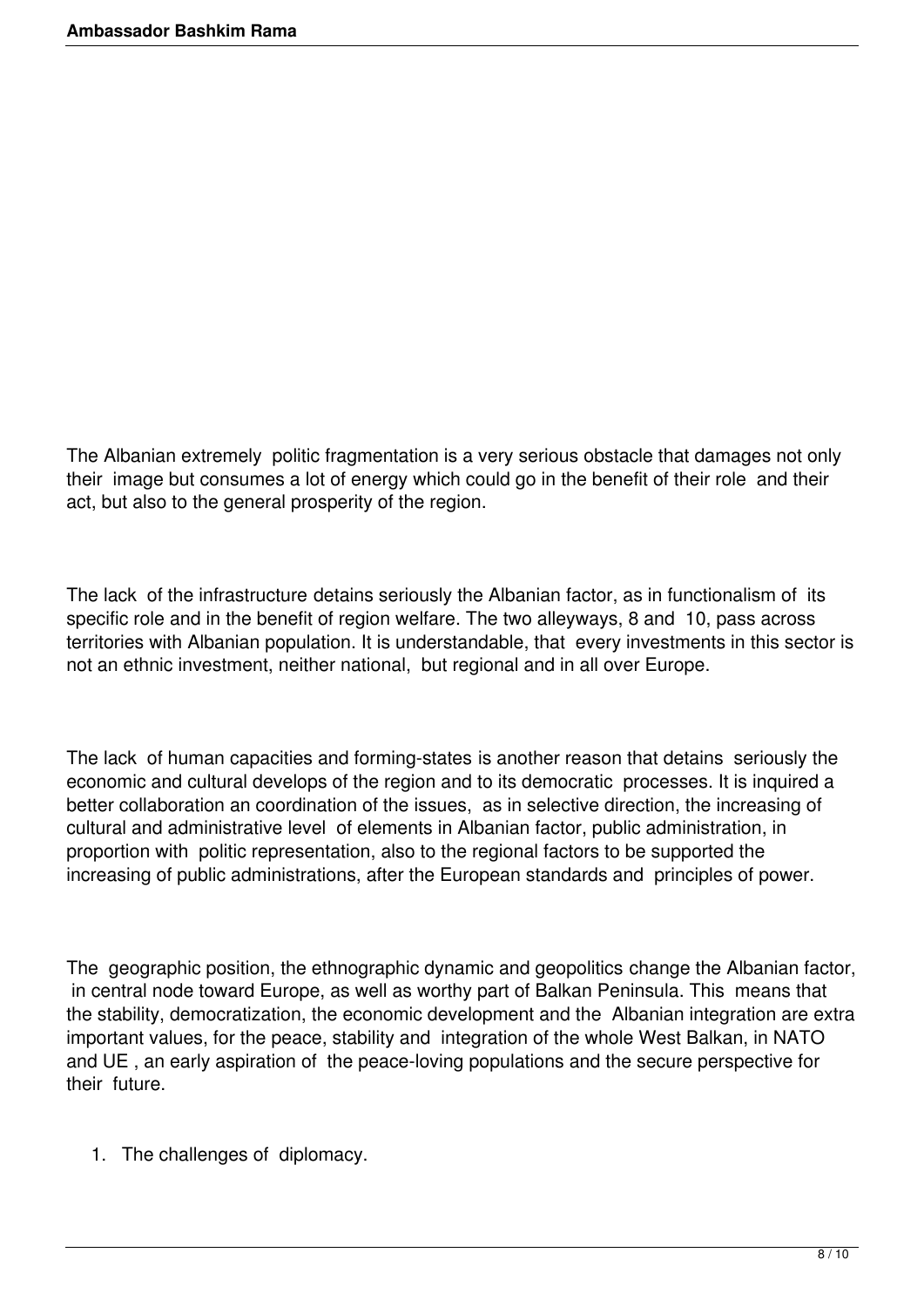It is understandable that stability, prosperity, democratization, integration, including also the accommodation of the Albanian demographic factor in Balkan, it's increasing and dimensioning, constitute challenges for the foreign politics and regional, European and international diplomacy.

The independence of Kosovo represents not only a historic, unrepeatable, national and international act but also a concrete and challenging reality. Its challenge is not only the declaration of independence, but becoming of Kosovo a

democratic, multi ethnic and European state,

which means, creating conditions, circumstances and guaranties for the inclusion of Kosovo's Serbs, in the Kosovo's institutions to live and work willingly together with Albanian majority,

supported by the international integrated factors, enjoying all their rights and freedoms in a democratic and free coexistence in the whole territory of Kosovo, including in the rashly dynamic cultural, economic and politic developments of the newest state of the time. It is the duty of politics, but also to the regional and international diplomacy to "put a dead line" to support the democratic processes in Kosovo and not letting the Serb minority remain a "ghetto" in Kosovo territory, hostage of not long lasting politics which generate time after time, a necessary tensions in the region.

Secondly, the other big challenge is the collaboration and the general economic, cultural, scientific and financial integration in the prior fields, energetic, educational, free movement, to the common, free and opened markets etc. between Balkanic states, as Sovran and equal states in benefit to all Balkans, in the European and international spirit of principles and to the Balkan prosperity, toward the same target- integration of the whole region in the euro Atlantic structures.

The inclusion of the new state of Kosovo in the schedule and in all agendas of activities and initiatives in Balkanic collaboration is one of the most important moments to live together, in our old Balkan with a new European image and spirit.